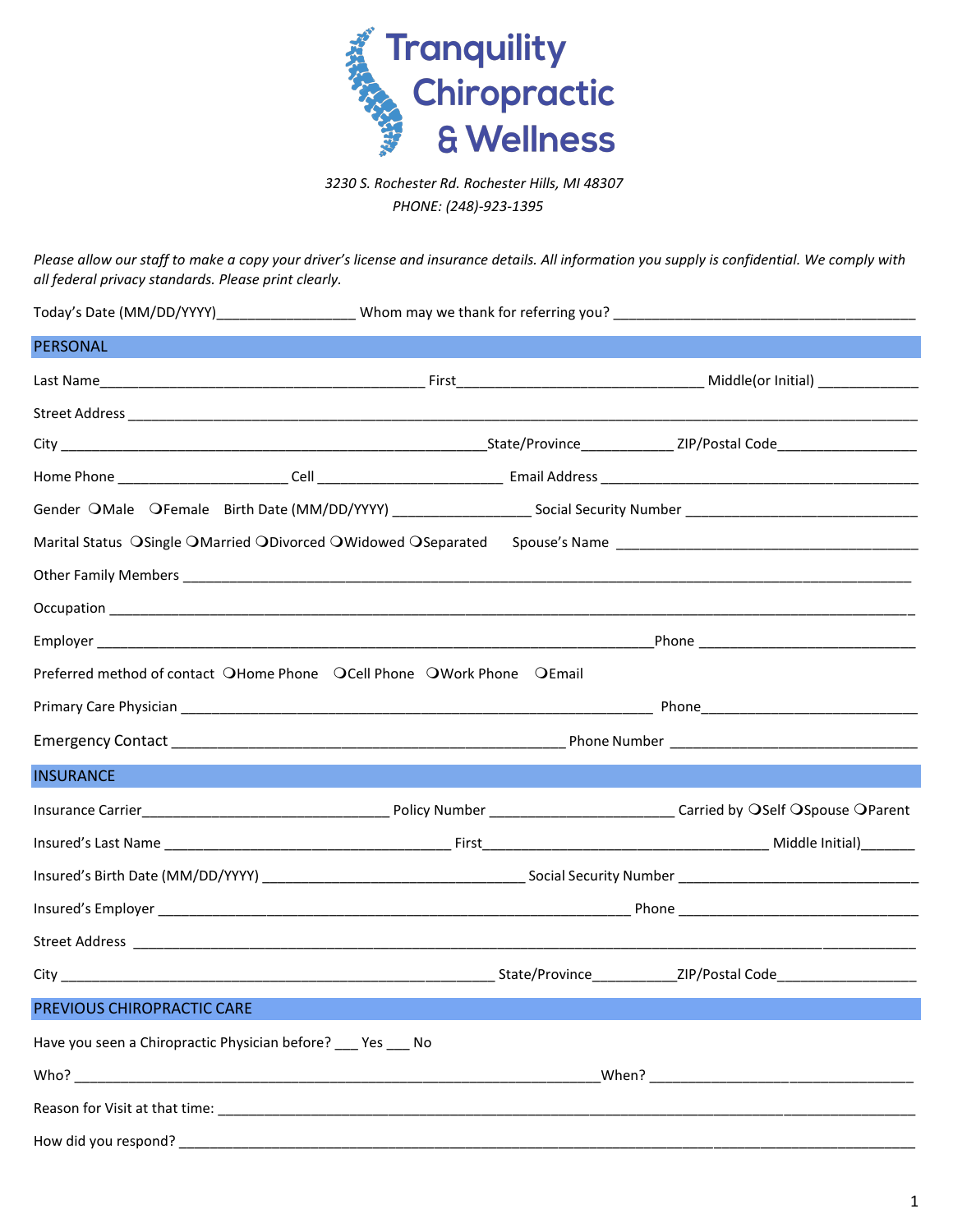|            | condition listed below, place a check in the "present" column.             |        |                                                                                                           |        |                                                               |  |
|------------|----------------------------------------------------------------------------|--------|-----------------------------------------------------------------------------------------------------------|--------|---------------------------------------------------------------|--|
|            | Past Present                                                               |        | Past Present                                                                                              |        | Past Present                                                  |  |
| $\Box$     | $\Box$ Headaches                                                           | $\Box$ | □ High Blood Pressure                                                                                     | $\Box$ | $\Box$ Diabetes                                               |  |
| $\Box$     | $\Box$ Neck Pain                                                           | $\Box$ | □ Heart Attack                                                                                            | $\Box$ | $\Box$ Excessive Thirst                                       |  |
| $\Box$     | $\Box$ Upper Back Pain                                                     | $\Box$ | □ Chest Pains                                                                                             | $\Box$ | □ Frequent Urination                                          |  |
| $\Box$     | □ Mid Back Pain                                                            | $\Box$ | $\Box$ Stroke                                                                                             | $\Box$ | □ Smoking/Tobacco Use                                         |  |
| $\Box$     | □ Low Back Pain                                                            | $\Box$ | $\Box$ Angina                                                                                             | $\Box$ | □ Drug/Alcohol Dependance                                     |  |
| $\Box$     | $\Box$ Shoulder Pain                                                       | $\Box$ | □ Kidney Stones                                                                                           | $\Box$ | $\Box$ Allergies                                              |  |
| $\Box$     | □ Elbow/Upper Arm Pain                                                     | $\Box$ | □ Kidney Disorders                                                                                        | $\Box$ | □ Depression                                                  |  |
| $\Box$     | □ Wrist Pain                                                               | $\Box$ | □ Bladder Infection                                                                                       | $\Box$ | □ Systemic Lupus                                              |  |
| $\Box$     | $\Box$ Hand Pain                                                           | $\Box$ | □ Painful Urination                                                                                       | $\Box$ | $\square$ Epilepsy                                            |  |
| $\Box$     | $\Box$ Hip Pain                                                            | $\Box$ | □ Loss of Bladder Control                                                                                 | $\Box$ | □ Dermatitis/Eczema/Rash                                      |  |
| $\Box$     | □ Upper Leg Pain                                                           | $\Box$ | □ Prostate Problems                                                                                       | $\Box$ | $\Box$ HIV/AIDS                                               |  |
| $\Box$     | □ Knee Pain                                                                | $\Box$ | □ Abnormal Weight Gain/Loss                                                                               | $\Box$ | □ Ankle/Foot Pain                                             |  |
| $\Box$     | □ Loss of Appetite                                                         | $\Box$ | $\Box$ Jaw Pain                                                                                           | $\Box$ | □ Abdominal Pain                                              |  |
| $\Box$     | □ Joint Pain/Stiffness                                                     | $\Box$ | $\square$ Ulcer                                                                                           | $\Box$ | $\Box$ Arthritis                                              |  |
| $\Box$     | $\Box$ Hepatitis                                                           | $\Box$ | $\Box$ Rheumatoid Arthritis                                                                               | $\Box$ | □ Liver/Gall Bladder Disorder                                 |  |
| $\Box$     | $\Box$ Cancer                                                              | $\Box$ | □ General Fatigue                                                                                         | $\Box$ | $\Box$ Tumor                                                  |  |
| $\Box$     | $\Box$ Muscular Incoordination $\Box$                                      |        | $\Box$ Asthma                                                                                             | $\Box$ | □ Visual Disturbances                                         |  |
| $\Box$     | □ Chronic Sinusitis                                                        | $\Box$ | $\Box$ Dizziness                                                                                          | $\Box$ | □ Other ___________________________________                   |  |
|            |                                                                            |        |                                                                                                           |        |                                                               |  |
|            | <b>Social History:</b>                                                     |        |                                                                                                           |        |                                                               |  |
| Exercising | Alcohol Use<br>Coffee Use<br>Tobacco Use<br>Pain Relievers<br>Water Intake |        | ODaily OWeekly OOccasional How much?<br><u> ODaily OWeekly OOccasional How much?</u>                      |        | <b>Mercury Filling</b><br>Yes No<br>Recreational Drugs Yes No |  |
|            | <b>Daily Living:</b>                                                       |        |                                                                                                           |        |                                                               |  |
|            |                                                                            |        | How much sleep are you getting per night? _____Hours Preferred Sleeping Position: Q Back Q Side Q Stomach |        |                                                               |  |
|            |                                                                            |        |                                                                                                           |        |                                                               |  |
|            |                                                                            |        |                                                                                                           |        |                                                               |  |
|            |                                                                            |        |                                                                                                           |        |                                                               |  |

For each of the conditions listed below, place a check in the "past" column if you have had the condition in the past. If you presently have a